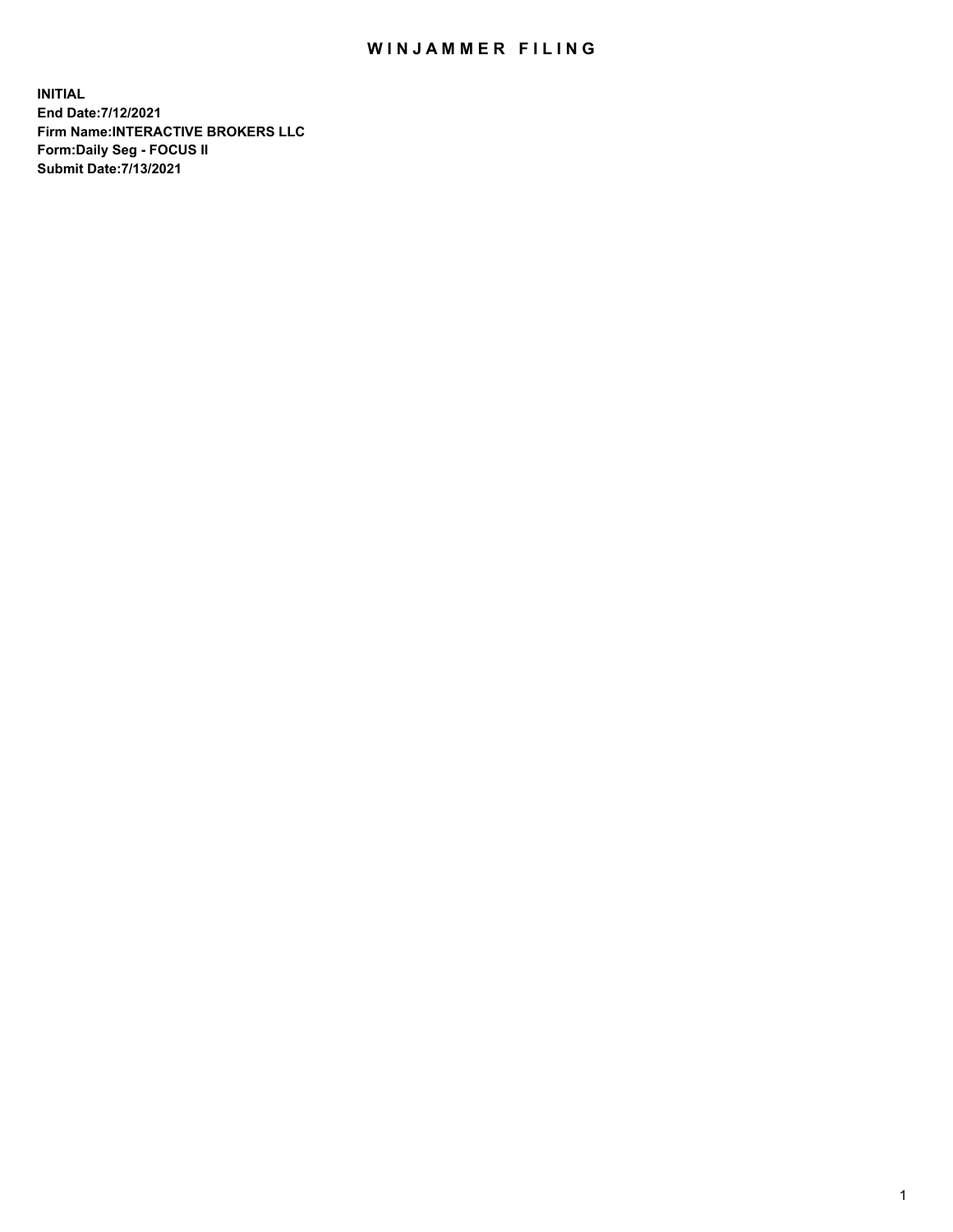**INITIAL End Date:7/12/2021 Firm Name:INTERACTIVE BROKERS LLC Form:Daily Seg - FOCUS II Submit Date:7/13/2021 Daily Segregation - Cover Page**

| Name of Company                                                                                                                                                                                                                                                                                                                | <b>INTERACTIVE BROKERS LLC</b>                                                     |
|--------------------------------------------------------------------------------------------------------------------------------------------------------------------------------------------------------------------------------------------------------------------------------------------------------------------------------|------------------------------------------------------------------------------------|
| <b>Contact Name</b>                                                                                                                                                                                                                                                                                                            | James Menicucci                                                                    |
| <b>Contact Phone Number</b>                                                                                                                                                                                                                                                                                                    | 203-618-8085                                                                       |
| <b>Contact Email Address</b>                                                                                                                                                                                                                                                                                                   | jmenicucci@interactivebrokers.c<br>om                                              |
| FCM's Customer Segregated Funds Residual Interest Target (choose one):<br>a. Minimum dollar amount: ; or<br>b. Minimum percentage of customer segregated funds required:% ; or<br>c. Dollar amount range between: and; or<br>d. Percentage range of customer segregated funds required between:% and%.                         | $\overline{\mathbf{0}}$<br>$\pmb{0}$<br>155,000,000 245,000,000<br>0 <sub>0</sub>  |
| FCM's Customer Secured Amount Funds Residual Interest Target (choose one):<br>a. Minimum dollar amount: ; or<br>b. Minimum percentage of customer secured funds required:% ; or<br>c. Dollar amount range between: and; or<br>d. Percentage range of customer secured funds required between:% and%.                           | $\overline{\mathbf{0}}$<br>$\overline{\mathbf{0}}$<br>80,000,000 120,000,000<br>00 |
| FCM's Cleared Swaps Customer Collateral Residual Interest Target (choose one):<br>a. Minimum dollar amount: ; or<br>b. Minimum percentage of cleared swaps customer collateral required:% ; or<br>c. Dollar amount range between: and; or<br>d. Percentage range of cleared swaps customer collateral required between:% and%. | $\frac{0}{0}$<br>0 <sub>0</sub><br>0 <sub>0</sub>                                  |

Attach supporting documents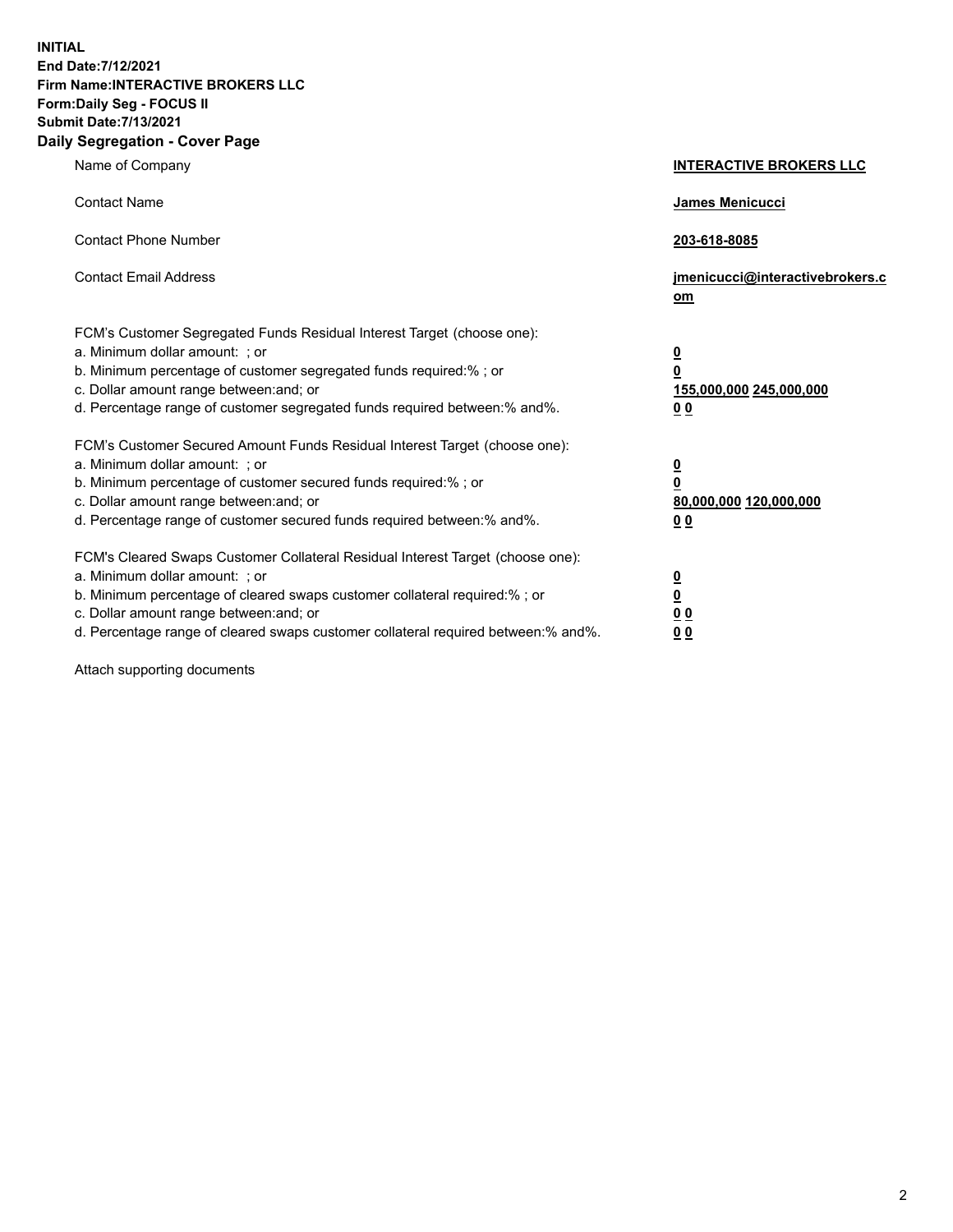**INITIAL End Date:7/12/2021 Firm Name:INTERACTIVE BROKERS LLC Form:Daily Seg - FOCUS II Submit Date:7/13/2021 Daily Segregation - Secured Amounts**

|     | Foreign Futures and Foreign Options Secured Amounts                                                        |                                               |
|-----|------------------------------------------------------------------------------------------------------------|-----------------------------------------------|
|     | Amount required to be set aside pursuant to law, rule or regulation of a foreign                           | $0$ [7305]                                    |
|     | government or a rule of a self-regulatory organization authorized thereunder                               |                                               |
| 1.  | Net ledger balance - Foreign Futures and Foreign Option Trading - All Customers                            |                                               |
|     | A. Cash                                                                                                    | 507,080,487 [7315]                            |
|     | B. Securities (at market)                                                                                  | $0$ [7317]                                    |
| 2.  | Net unrealized profit (loss) in open futures contracts traded on a foreign board of trade                  | -5,829,828 [7325]                             |
| 3.  | Exchange traded options                                                                                    |                                               |
|     | a. Market value of open option contracts purchased on a foreign board of trade                             | 101,687 [7335]                                |
|     | b. Market value of open contracts granted (sold) on a foreign board of trade                               | -1,663 [7337]                                 |
| 4.  | Net equity (deficit) (add lines 1. 2. and 3.)                                                              | 501,350,683 [7345]                            |
| 5.  | Account liquidating to a deficit and account with a debit balances - gross amount                          | 5,188 [7351]                                  |
|     | Less: amount offset by customer owned securities                                                           | 0 [7352] 5,188 [7354]                         |
| 6.  | Amount required to be set aside as the secured amount - Net Liquidating Equity                             | 501,355,871 [7355]                            |
|     | Method (add lines 4 and 5)                                                                                 |                                               |
| 7.  | Greater of amount required to be set aside pursuant to foreign jurisdiction (above) or line                | 501,355,871 [7360]                            |
|     | 6.                                                                                                         |                                               |
|     | FUNDS DEPOSITED IN SEPARATE REGULATION 30.7 ACCOUNTS                                                       |                                               |
| 1.  | Cash in banks                                                                                              |                                               |
|     | A. Banks located in the United States                                                                      | 104,676,810 [7500]                            |
|     | B. Other banks qualified under Regulation 30.7                                                             | 0 [7520] 104,676,810 [7530]                   |
| 2.  | Securities                                                                                                 |                                               |
|     | A. In safekeeping with banks located in the United States                                                  | 299,982,000 [7540]                            |
|     | B. In safekeeping with other banks qualified under Regulation 30.7                                         | 0 [7560] 299,982,000 [7570]                   |
| 3.  | Equities with registered futures commission merchants                                                      |                                               |
|     | A. Cash                                                                                                    | $0$ [7580]                                    |
|     | <b>B.</b> Securities                                                                                       | $0$ [7590]                                    |
|     | C. Unrealized gain (loss) on open futures contracts                                                        | $0$ [7600]                                    |
|     | D. Value of long option contracts                                                                          | $0$ [7610]                                    |
|     | E. Value of short option contracts                                                                         | 0 [7615] 0 [7620]                             |
| 4.  | Amounts held by clearing organizations of foreign boards of trade                                          |                                               |
|     | A. Cash                                                                                                    | $0$ [7640]                                    |
|     | <b>B.</b> Securities                                                                                       | $0$ [7650]                                    |
|     | C. Amount due to (from) clearing organization - daily variation                                            | $0$ [7660]                                    |
|     | D. Value of long option contracts                                                                          | $0$ [7670]                                    |
|     | E. Value of short option contracts                                                                         | 0 [7675] 0 [7680]                             |
| 5.  | Amounts held by members of foreign boards of trade                                                         |                                               |
|     | A. Cash                                                                                                    | 218,261,230 [7700]                            |
|     | <b>B.</b> Securities                                                                                       | $0$ [7710]                                    |
|     | C. Unrealized gain (loss) on open futures contracts                                                        | 3,693,586 [7720]                              |
|     | D. Value of long option contracts                                                                          | 101,687 [7730]                                |
|     | E. Value of short option contracts                                                                         | <mark>-1,663</mark> [7735] 222,054,840 [7740] |
| 6.  | Amounts with other depositories designated by a foreign board of trade                                     | 0 [7760]                                      |
| 7.  | Segregated funds on hand                                                                                   | $0$ [7765]                                    |
| 8.  | Total funds in separate section 30.7 accounts                                                              | 626,713,650 [7770]                            |
| 9.  | Excess (deficiency) Set Aside for Secured Amount (subtract line 7 Secured Statement<br>Page 1 from Line 8) | 125,357,779 [7380]                            |
| 10. | Management Target Amount for Excess funds in separate section 30.7 accounts                                | 80,000,000 [7780]                             |
| 11. | Excess (deficiency) funds in separate 30.7 accounts over (under) Management Target                         | 45,357,779 [7785]                             |
|     |                                                                                                            |                                               |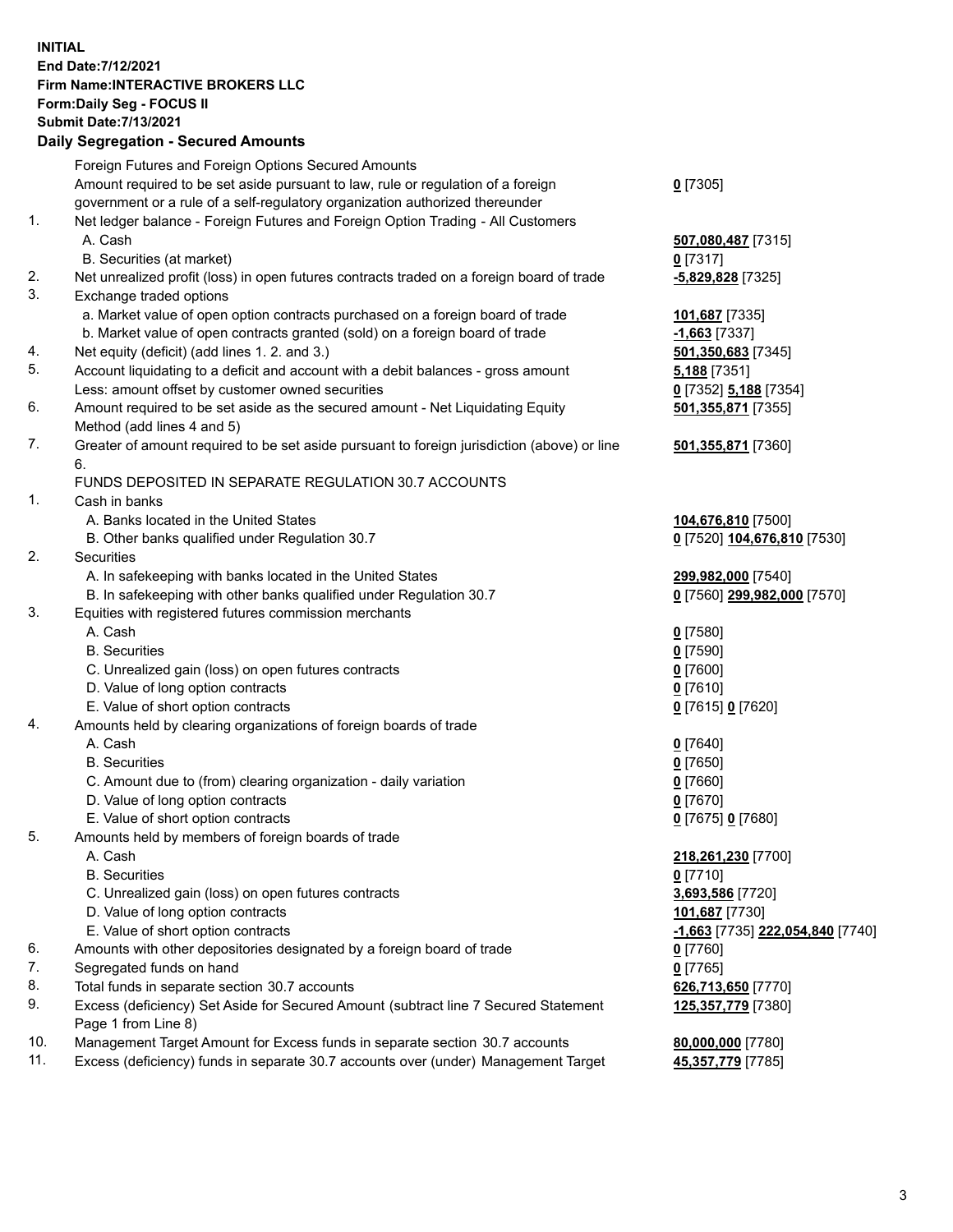**INITIAL End Date:7/12/2021 Firm Name:INTERACTIVE BROKERS LLC Form:Daily Seg - FOCUS II Submit Date:7/13/2021 Daily Segregation - Segregation Statement** SEGREGATION REQUIREMENTS(Section 4d(2) of the CEAct) 1. Net ledger balance A. Cash **6,693,425,034** [7010] B. Securities (at market) **0** [7020] 2. Net unrealized profit (loss) in open futures contracts traded on a contract market **42,388,117** [7030] 3. Exchange traded options A. Add market value of open option contracts purchased on a contract market **281,081,760** [7032] B. Deduct market value of open option contracts granted (sold) on a contract market **-242,148,543** [7033] 4. Net equity (deficit) (add lines 1, 2 and 3) **6,774,746,368** [7040] 5. Accounts liquidating to a deficit and accounts with debit balances - gross amount **1,242,771** [7045] Less: amount offset by customer securities **0** [7047] **1,242,771** [7050] 6. Amount required to be segregated (add lines 4 and 5) **6,775,989,139** [7060] FUNDS IN SEGREGATED ACCOUNTS 7. Deposited in segregated funds bank accounts A. Cash **1,363,525,336** [7070] B. Securities representing investments of customers' funds (at market) **3,326,904,710** [7080] C. Securities held for particular customers or option customers in lieu of cash (at market) **0** [7090] 8. Margins on deposit with derivatives clearing organizations of contract markets A. Cash **1,990,390,114** [7100] B. Securities representing investments of customers' funds (at market) **294,485,657** [7110] C. Securities held for particular customers or option customers in lieu of cash (at market) **0** [7120] 9. Net settlement from (to) derivatives clearing organizations of contract markets **-7,943,136** [7130] 10. Exchange traded options A. Value of open long option contracts **280,761,870** [7132] B. Value of open short option contracts **-241,968,985** [7133] 11. Net equities with other FCMs A. Net liquidating equity **0** [7140] B. Securities representing investments of customers' funds (at market) **0** [7160] C. Securities held for particular customers or option customers in lieu of cash (at market) **0** [7170] 12. Segregated funds on hand **0** [7150] 13. Total amount in segregation (add lines 7 through 12) **7,006,155,566** [7180] 14. Excess (deficiency) funds in segregation (subtract line 6 from line 13) **230,166,427** [7190] 15. Management Target Amount for Excess funds in segregation **155,000,000** [7194] **75,166,427** [7198]

16. Excess (deficiency) funds in segregation over (under) Management Target Amount Excess